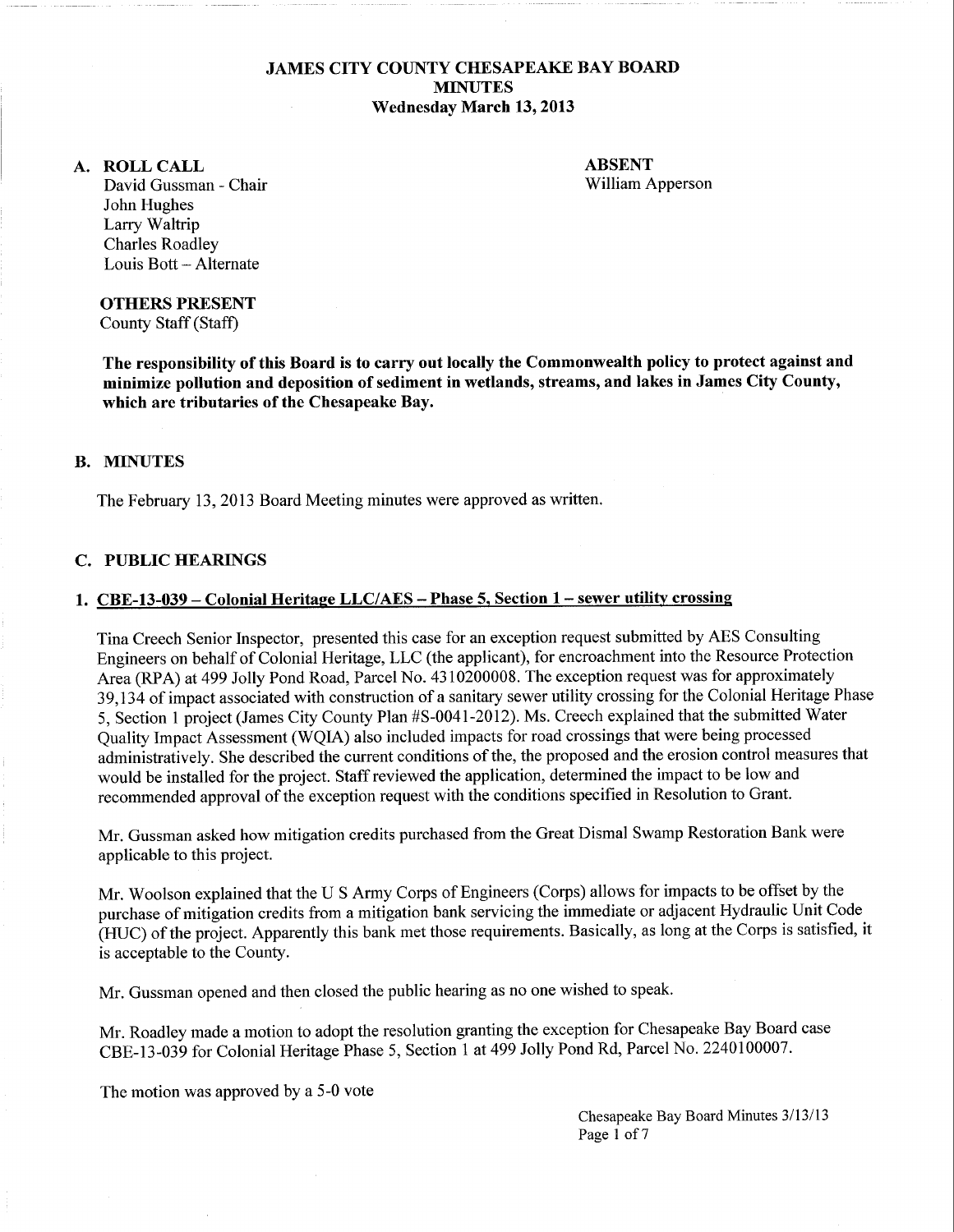# **RESOLUTION**

## GRANTING AN EXCEPTION ON JCC RE TAX PARCEL NO. 2240100007

- WHEREAS, AES Consulting Engineers, (the "Applicant") on behalf of the developer, Colonial Heritage, LLC (the "Owner") has appeared before the Chesapeake Bay Board of James City County (the "Board") on March 13, 2013 to request an exception to the use of the Resource Protection Area (the "RPA") on a parcel of property identified as JCC RE Tax Parcel No. 2240100007 and further identified as 499 Jolly Pond Road (the "Property") as set forth in the application CBE-13-039 for the purpose of constructing a sanitary sewer utility crossing for the Colonial Heritage, Phase 5, Section 1 project and;
- WHEREAS, the Board has listened to the arguments presented and has carefully considered all evidence entered into the record.
- NOW, THEREFORE, following a public hearing, the Chesapeake Bay Board of James City County by a majority vote of its members FINDS that:
	- 1. The exception request is the minimum necessary to afford relief.
	- 2. Granting the exception will not confer upon the Applicant any special privileges denied by Chapter 23, Chesapeake Bay Preservation, of the James City County Code, to other property owners similarly situated in the vicinity.
	- 3. The exception request will be in harmony with the purpose and intent of Chapter 23 of the James City County Code, and is not of substantial detriment to water quality.
	- 4. The exception request is not based on conditions or circumstances that are self-created or selfimposed, nor does the request arise from conditions or circumstances either permitted or nonconforming that are related to adjacent parcels.
	- 5. Reasonable and appropriate conditions are hereby imposed, as set forth below, which will prevent the exception request from causing a degradation of water quality.
	- 6. In granting this exception, the following conditions are hereby imposed to prevent this exception request from causing degradation of water quality:
		- 1) The applicant must obtain all other necessary federal, state, and local permits as required for the project.
		- 2) Construction shall be in accordance with the provisions of approved County subdivision plan No S-0041-2012.
		- 3) All natural open space and deed of easements for Phase 5, per the approved Stormwater Master Plan, must be recorded with the subdivision plan
		- 4) This exception request approval shall become null and void if construction has not begun by March 13,2014.
		- 5) Written requests for an extension to an exception shall be submitted to the Engineering and Resource Protection Division no later than 2 weeks prior to the expiration date.

### 2. CBE-13-065- Housing Partnerships- Chisel **Run** Rd- Single family home

Michael Woolson, Senior Watershed Planner presented this case for an exception request submitted by Housing Partnerships, Inc. (the applicant), for encroachment into the Resource Protection Area (RPA) associated with construction of a single family home and patio or deck on a lot to be plated off Chisel Run Road, a portion of a parcel currently identified at Parcel No. 3330100004 and labeled "Lot B" on the plan of development. The exception request was for approximately 2,450 square feet of disturbance and 300 square feet impervious cover in the landward RPA buffer. Mr. Woolson explained the encroachment for clearing on the parcel labeled

> Chesapeake Bay Board Minutes 3/13/13 Page 2 of 7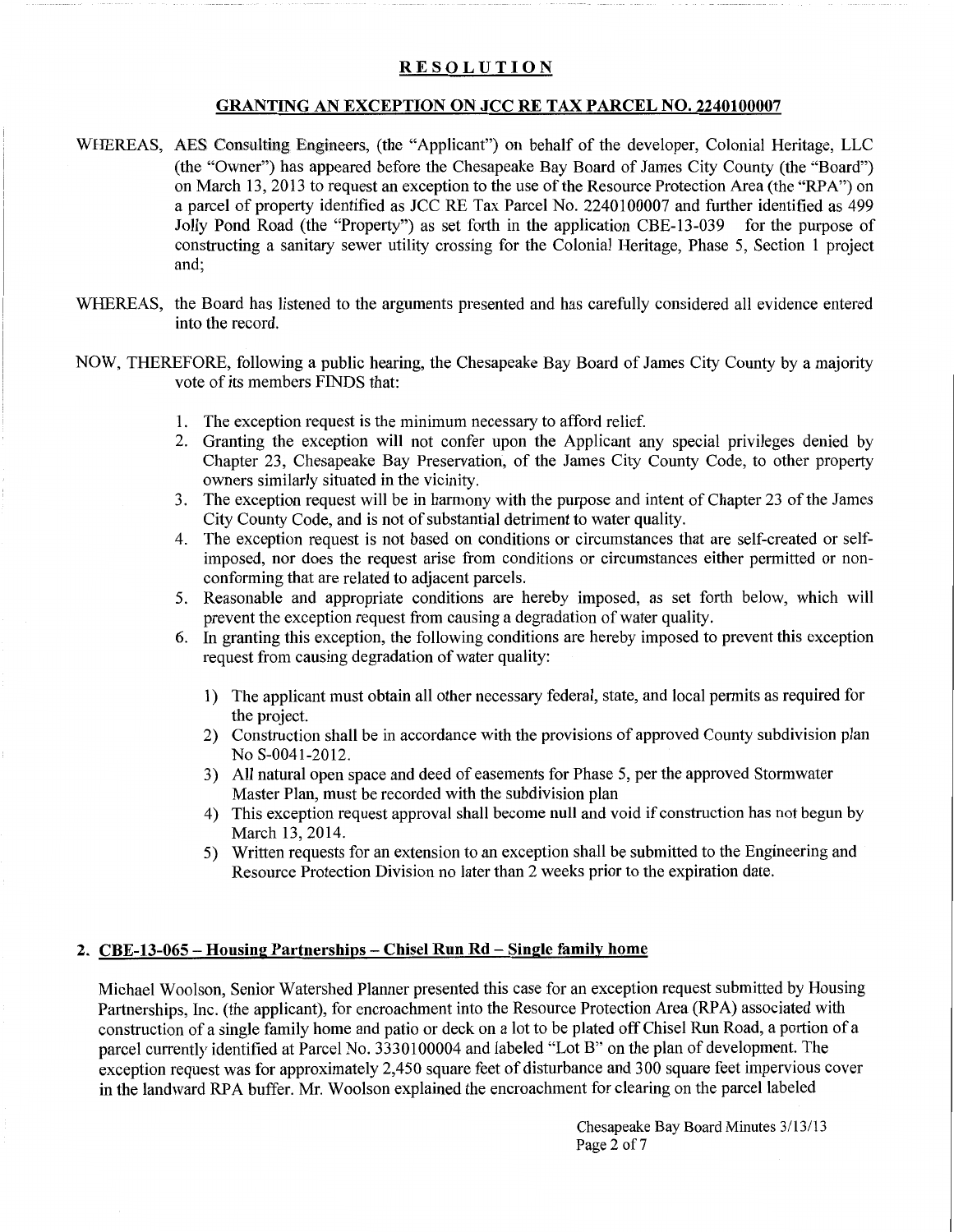"Lot A" would be processed administratively and the remaining acreage on this parcel, will be an open space easement dedicated to James City County. Staff reviewed the application, determined the impacts to be moderate and recommended approval of the exception request with the conditions specified in the Resolution to Grant.

Mr. Hughes asked why the applicant did not just build on "Lot B" and later subdivide for "Lot A".

Mr. Woolson explained that "Lot B" would have been large enough to locate the house outside ofthe RPA and then there would not have been enough buildable area to create a second lot.

Mr. Gussman asked if there was any possibility of further development or impacts in the proposed easement.

Mr. Woolson said at this time the only impact would be for utility maintenance and the Board of Supervisors would need to approve any additional development on this parcel.

Mr. Roadley asked the width of the sewer easement and if it would be maintained by the James City Service Authority (JCSA). He also asked where the mitigation plantings would be located and recommended restoration of the buffer rather that landscaping for the house.

Mr. Woolson responded that the sewer easement was approximately 10 feet wide and contained the laterals for both lots. JCSA would maintain the portion outside of the lots and the homeowners would be responsible for maintaining the area on their lots. The mitigation plantings would be located along the clearing in a rain garden format and the buffer restoration requirement was discussed with the applicant.

Mr. Gussman opened the public hearing.

A. John Horne, Housing Partnerships stated he would answer any questions from the Board.

Lola Perkins, Assistant County Attorney, clarified that the proposed conservation easement was not a condition staff was recommending the Board impose. The proposed planting were sufficient to mitigate for the impacts to the RPA.

Mr. Gussman closed the public hearing as no one else wished to speak.

Mr. Hughes made a motion to adopt the resolution granting the exception for Chesapeake Bay Board case CBE-13-065 on a parcel off of Chisel Run Rd, a portion of Parcel No. 3330100004 labeled "Lot B".

The motion was approved by a 5-0 vote

## RESOLUTION

### GRANTING AN EXCEPTION ON JCC RE TAX PARCEL NO. 3330100004

- WHEREAS, Housing Partnerships, Inc (the "Applicant") has appeared before the Chesapeake Bay Board of James City County (the "Board") on March 13, 2013 to request an exception to the use of the Resource Protection Area (the "RPA") on a parcel of property identified as JCC RE Tax Parcel No. 3330100004 and further identified as an unaddressed parcel (Lot B) off of Chisel Run Road (the "Property") as set forth in the application CBE-13-065 for the purpose of constructing a single family home and patio; and
- WHEREAS, the Board has listened to the arguments presented and has carefully considered all evidence entered into the record.

Chesapeake Bay Board Minutes 3/13/13 Page 3 of 7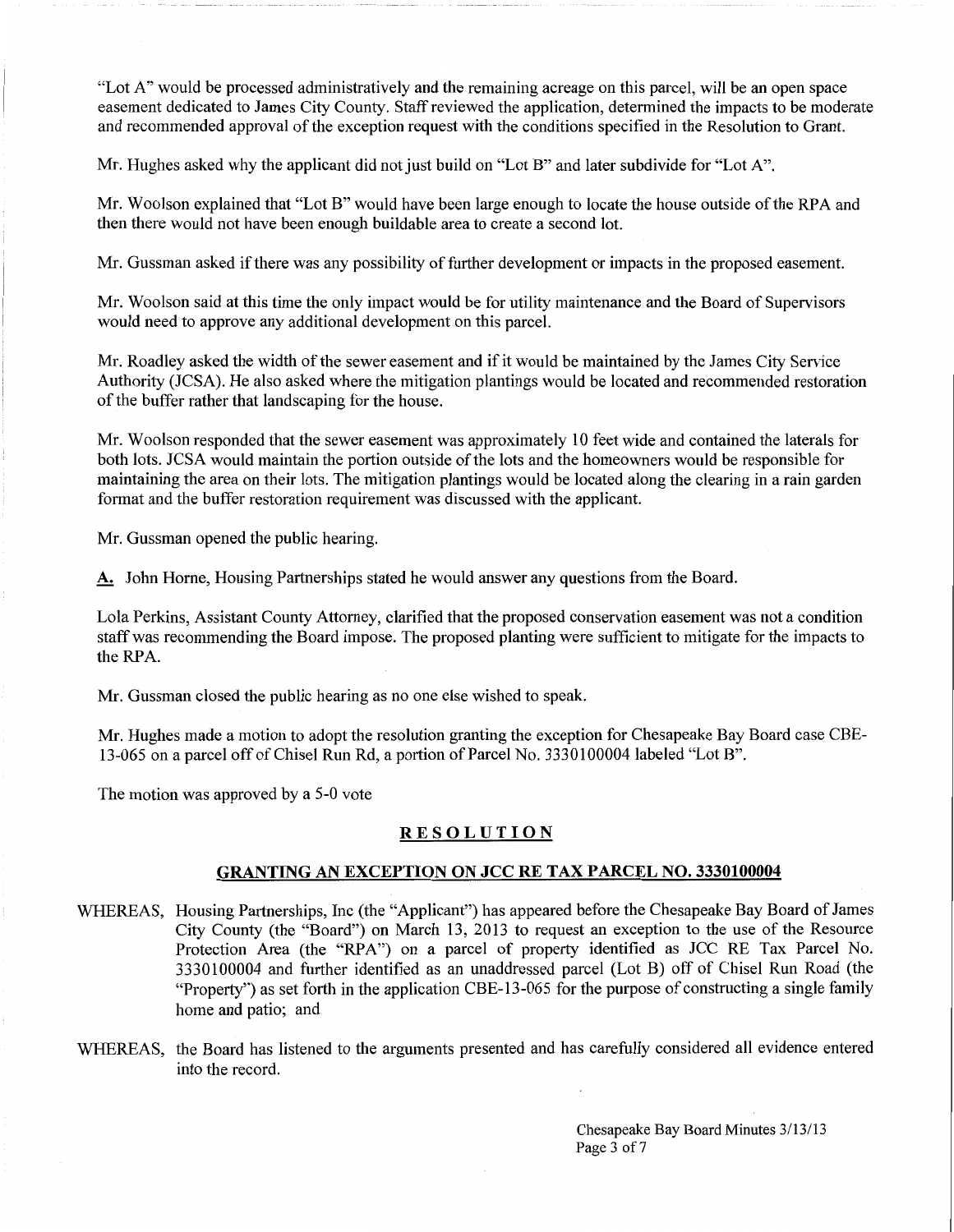NOW, THEREFORE, following a public hearing, the Chesapeake Bay Board of James City County by a majority vote of its members FINDS that:

- 1. The exception request is the minimum necessary to afford relief.
- 2. Granting the exception will not confer upon the Applicant any special privileges denied by Chapter 23, Chesapeake Bay Preservation, of the James City County Code, to other property owners similarly situated in the vicinity.
- 3. The exception request will be in harmony with the purpose and intent of Chapter 23 of the James City County Code, and is not of substantial detriment to water quality.
- 4. The exception request is not based on conditions or circumstances that are self-created or selfimposed, nor does the request arise from conditions or circumstances either permitted or nonconforming that are related to adjacent parcels.
- 5. Reasonable and appropriate conditions are hereby imposed, as set forth below, which will prevent the exception request from causing a degradation of water quality.
- 6. In granting this exception, the following conditions are hereby imposed to prevent this exception request from causing degradation of water quality:
	- 1) The applicant must obtain all other necessary federal, state, and local permits as required for the project.
	- 2) Submittal and approval of a planting plan prior issuing the clearing permit.
	- 3) This exception request approval shall become null and void if construction has not begun by March 13,2014.
	- 4) Written requests for an extension to an exception shall be submitted to the Engineering and Resource Protection Division no later than 2 weeks prior to the expiration date.

## **3. CBE-13-071 - Portela/Winall- 10142 Sycamore Landing Rd- slope stabilization**

Michael Woolson, Senior Watershed Planner presented this case for an exception request submitted by Danny Winall, Water's Edge Construction on behalf of property owner Ms. Deborah Portela (the applicant), for encroachment into the Resource Protection Area (RPA) associated with the re-grading of an existing failing slope and the subsequent stabilization and re-planting associated with the installation of a stone revetment at 10142 Sycamore Landing Road, Parcel No. 0720300008. The exception request was for approximately 4,200 square feet of impact to both the landward and seaward RPA buffers. Mr. Woolson explained that a Joint Permit Application (JPA #13-0132) was submitted for the revetment and it was determined by the Virginia Marine Resource Commission (VMRC) that the impacted wetlands were beach and dune type wetlands. As James City County has not implemented a Coastal Dunes and Beach ordinance, the wetlands impact will not be considered by the local Wetlands Board. Mr. Woolson described significant erosion to this shoreline that has occurred since 2002. Staff reviewed the application, determined the impacts to be moderate and recommended approval of the exception request with the conditions specified in the Resolution to Grant.

All Board members agreed the stabilization was needed.

Mr. Roadley asked if the County was considering adopting a Beach and Dune ordinance. He was sympathetic to an applicant having to visit multiple boards for a project that was so sorely needed.

Mr. Woolson stated at this time there was no plan for such an ordinance. It would require a request, perhaps from this Board, to be considered.

Mr. Hughes asked if a surety amount for the mitigation had been determined.

Chesapeake Bay Board Minutes 3/13/13 Page 4 of 7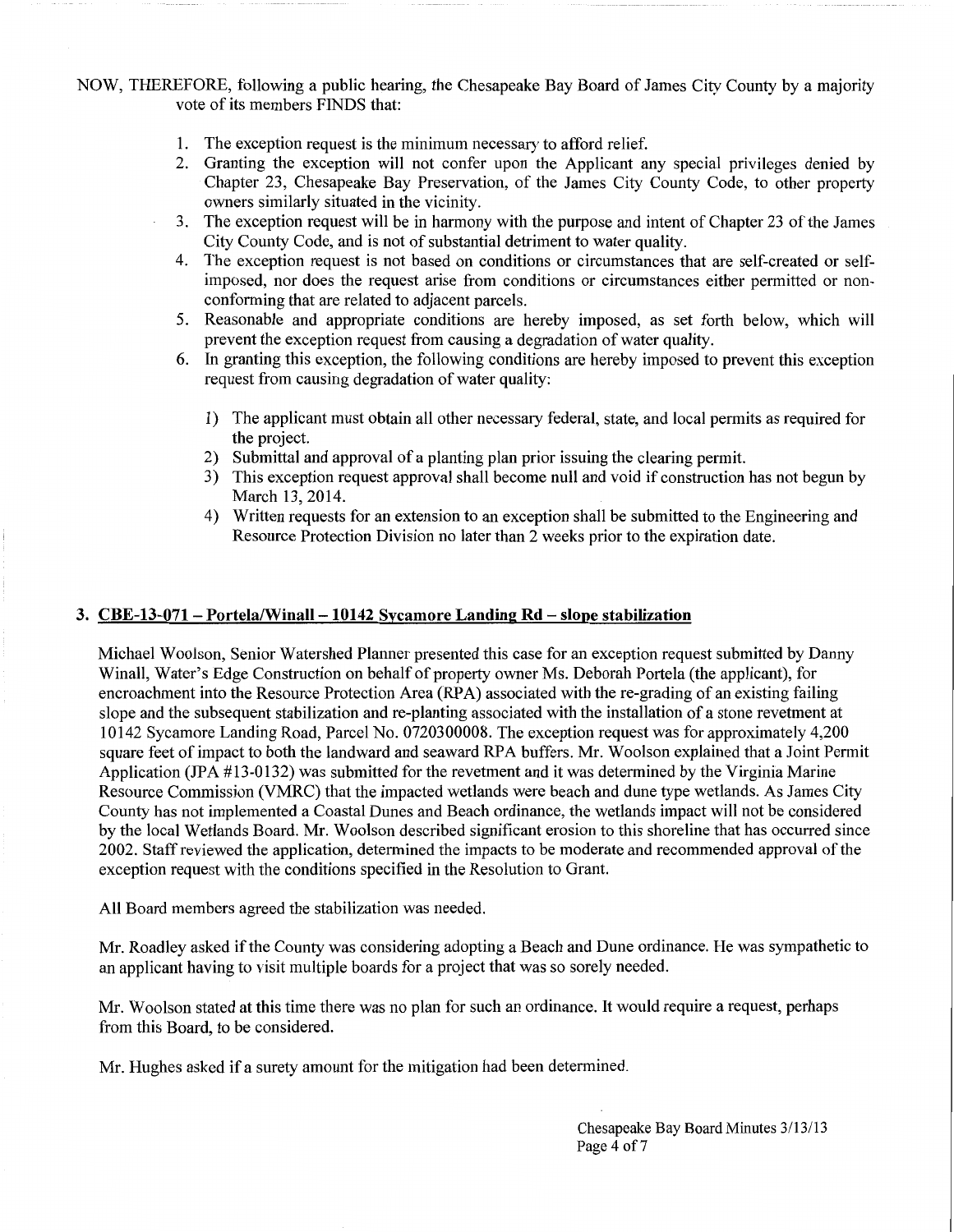Mr. Woolson responded that a surety amount of \$2,000 was required and was now specified in the Resolution to Grant the exception.

Mr. Gussman opened the public hearing.

The Board members asked how the slope would be graded, if the excess dirt would be removed from the site and what type of vegetation mix would be used for stabilization.

A. Danny Winall, Water's Edge Construction agent and contractor for the project, explained how the slope would be graded. The intent was to use all the existing dirt without having to bring in or remove any fill. He stated he was working with Staff to determine the best available mix for stabilizing the slope.

Mr. Roadley asked if the slope failed because the existing structure was not high enough.

A. Mr. Winall stated the existing riprap was minimal, probably placed by hand years ago and definitely not sufficient for the conditions at this shoreline.

Mr. Gussman closed the public hearing as no one else wished to speak.

Mr. Roadley made the statement that this project was not a negative for the RPA. Given the requirements of the state's Chesapeake Bay TMDL Watershed Implementation Plan for the reduction of nutrients and sediment runoff into the bay, this type of project not only serves the applicant by protecting their lot from further erosion but also performs a public service by eliminating the significant runoff of sediment into the bay.

Mr. Bott made a motion to adopt the resolution granting the exception for Chesapeake Bay Board case CBE-13- 071 at 10142 Sycamore Landing Rd, Parcel No. 0720300008.

The motion was approved by a 5-0 vote

# RESOLUTION

## GRANTING AN EXCEPTION ON JCC RE TAX PARCEL NO. 0720300008

- WHEREAS, Mr. Danny Winall, Waters Edge Construction (the "Applicant") on behalf of Deborah Portela, (the "Owner") has appeared before the Chesapeake Bay Board of James City County (the "Board") on March 13, 2013 to request an exception to the use of the Resource Protection Area (the "RPA") on a parcel of property identified as JCC RE Tax Parcel No. 0720300008 and further identified as 10142 Sycamore Landing Road (the "Property") as set forth in the application CBE-13-071 for the purpose of re-grading a failing slope and the subsequent stabilization and re-planting associated with the installation of a stone revetment; and
- WHEREAS, the Board has listened to the arguments presented and has carefully considered all evidence entered into the record.
- NOW, THEREFORE, following a public hearing, the Chesapeake Bay Board of James City County by a majority vote of its members FINDS that:
	- 1. The exception request is the minimum necessary to afford relief.
	- 2. Granting the exception will not confer upon the Applicant any special privileges denied by Chapter 23, Chesapeake Bay Preservation, of the James City County Code, to other property owners similarly situated in the vicinity.
	- 3. The exception request will be in harmony with the purpose and intent of Chapter 23 of the James City County Code, and is not of substantial detriment to water quality.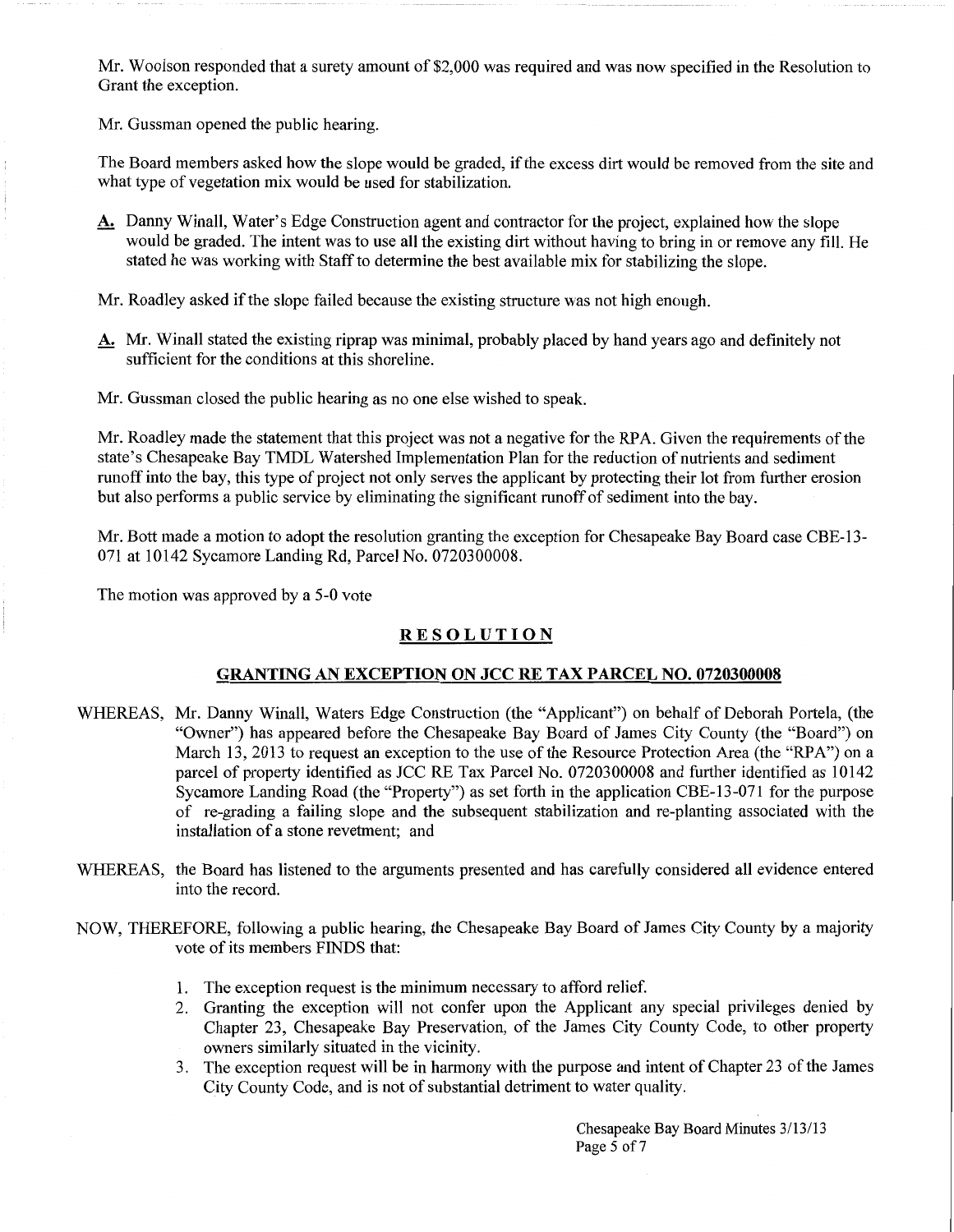- 4. The exception request is not based on conditions or circumstances that are self-created or selfimposed, nor does the request arise from conditions or circumstances either permitted or nonconforming that are related to adjacent parcels.
- 5. Reasonable and appropriate conditions are hereby imposed, as set forth below, which will prevent the exception request from causing a degradation of water quality.
- 6. In granting this exception, the following conditions are hereby imposed to prevent this exception request from causing degradation of water quality:
	- 1) The applicant must obtain all other necessary federal, state, and local permits as required for the project.
	- 2) A pre-construction meeting shall be held on-site prior to commencing work.
	- 3) A mitigation planting plan shall be submitted prior to the pre-construction meeting. The mitigation plan shall have a minimum 5 trees and 15 shrubs as well as the proposed native grass species.
	- 4) The mitigation plantings shall meet James City County standards with all proposed trees being a minimum of .5 inch caliper and the shrubs a minimum #3 can size (21" to 24" tall shrub).
	- 5) Implementation of the mitigation plan shall be guaranteed through the provision of Chapter 23, Chesapeake Bay Preservation, of the James City County Code, Sections 23-10(3) d and 23-17(c) by providing a surety of \$2,000 in a form satisfactory to the County Attorney.
	- 6) This exception request approval shall become null and void if construction has not begun by March 13, 2014.
	- 7) Written requests for an extension to an exception shall be submitted to the Engineering and Resource Protection Division no later than 2 weeks prior to the expiration date.

### D. BOARD CONSIDERATIONS

## 1. CBE-11-079- HHHunt Communities/WEG- White Hall Offsite Sanitary Sewer Extension Request

Michael Woolson, Senior Watershed Planner presented this case for a second extension to an exception granted March 9, 2011 for approximately 9,040 square feet of encroachment into the Resource Protection Area (RPA) for installation of an offsite sanitary sewer utility. The project has been delayed acquiring the necessary easements from offsite properties. Staff recommended approval of the extension request to March 13, 2014 with the conditions specified in the original Resolution to Grant the exception.

Mr. Hughes made a motion to adopt the resolution granting the extension of the Chesapeake Bay Board exception for case CBE-11-079, the White Hall Offsite Sanitary Sewer Crossing to March 13, 2014.

The motion was approved by a 4-0-1 (Mr. Roadley abstained)

### **RESOLUTION**

# GRANTING AN EXTENSION OF AN EXCEPTION ON JCC RE TAX PARCEL NOS. 1220100022, 1310100003 and 1240100011

WHEREAS, HHHunt Communities, (the "Applicant") has requested a second one (1) year extension of the exception granted by the Chesapeake Bay Board of James City County (the "Board") on March 9, 2011, the exception being for encroachment into the Resource Protection Area (RPA) starting on a parcel of property identified as 3611 Rochambeau Drive- JCC RE Tax Parcel No. 1220100022,

> Chesapeake Bay Board Minutes 3/13/13 Page 6 of 7